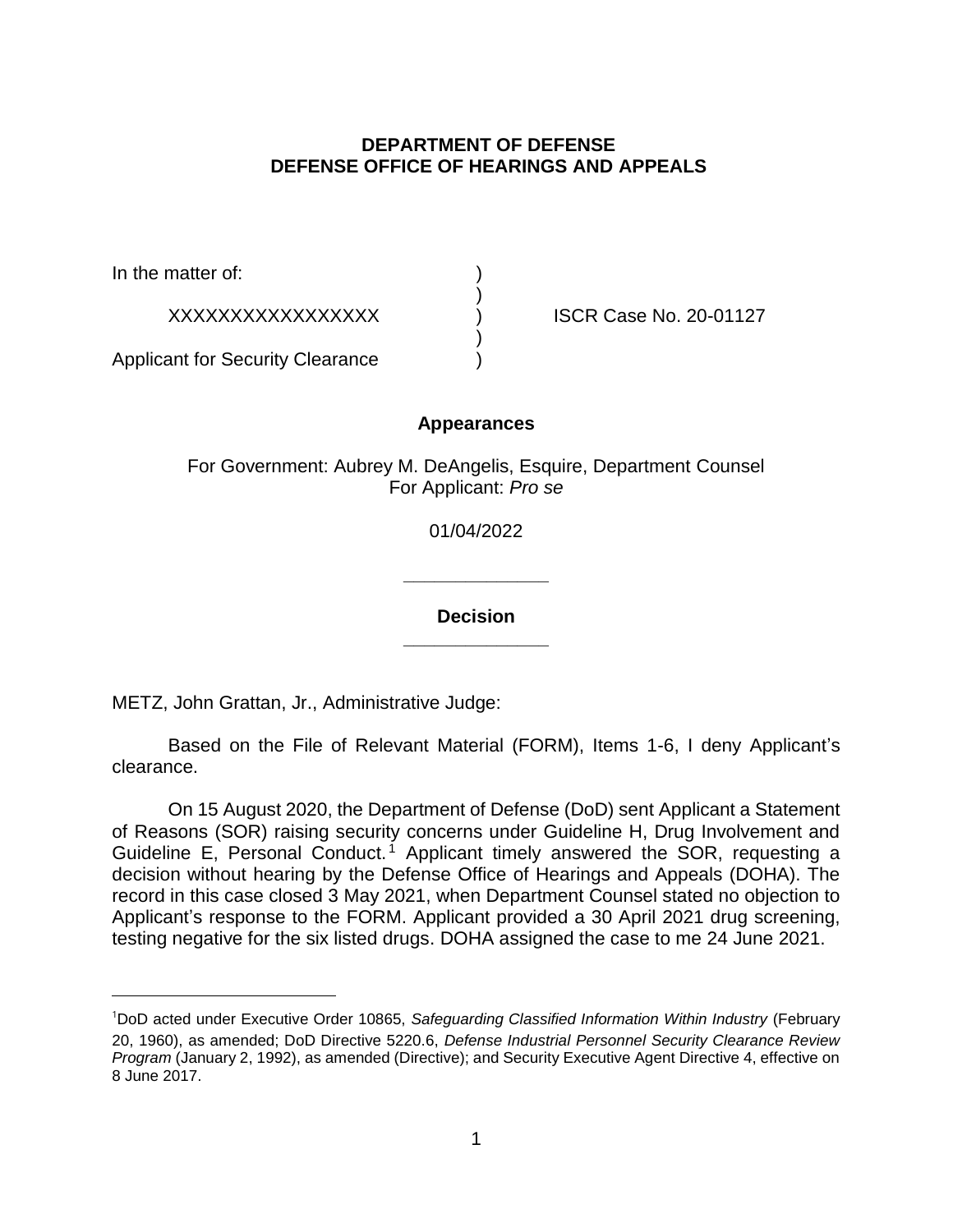### **Findings of Fact**

 clearance application by omitting his drug use. Applicant is a 34-year-old mechanical engineer employed by a defense contractor since July 2008. He has held an industrial clearance since approximately June 2009, based on an April 2009 clearance application (Item 4). In May 2008, he graduated from a prestigious U.S. university with a degree in mechanical engineering. He married in June 2015 (Item 5); he and his wife adopted a Applicant admitted SOR allegations 1.a and 1.b. He denied falsifying his April 2009 shelter dog in mid-2017, and had a daughter in May 2019 (Item 3).

 Applicant disclosed no substance abuse on his April 2009 clearance application (Item 4). On his March 2019 clearance application (Item 5), he stated that he used marijuana about once or twice per year from about September 2004 to July 2018, on special occasions. He also stated his intent to continue to use marijuana in the future, as its use was legal in his state of residence and he could not categorically foreswear future use. He reiterated this drug history and intent during a June 2019 interview with a Government investigator, stating that he enjoyed marijuana and it did not affect his work.

 Applicant now foreswears future drug abuse, both because of his employment and because of the changes in his personal life. However, he also noted that he had used marijuana with his wife (without clarifying whether they were married at the time). He has also drastically edited the extent of his drug use, stating that he did not really remember the number of occasions he used marijuana, and gave the September 2004 start date to coincide with his entry to college out of an abundance of caution (Answer, Item 3). However, he currently counts only two specific instances of drug use.

 Applicant's Answer includes a November 2020 drug screen with negative results, employment evaluations and awards attesting to an otherwise exemplary work history from 2008 to 2019, and a November 2020 statement of intent abjuring future drug use consistent with the directive—along with a commitment to regular drug screens for at least the next two years (Item 3).

 Aside from his employment evaluations and company awards, Applicant submitted no work or character references, and provided no evidence of any community involvement. Applicant's Answer contains many self-serving assertions that require me to accept his inferences that (1) he was unaware of Federal law proscribing marijuana use, regardless of state law, that (2) he was oblivious to the obvious proscription implied by the drug abuse question on the clearance application, that (3) he was unaware of any company policy regarding drug use, and that (4) despite his meticulous answers to detailed questions on his clearance applications, and the precision required by his his drug use on his 2019 clearance application and during his 2019 subject interview. employment and his profession, he was unable to more precisely pinpoint the extent of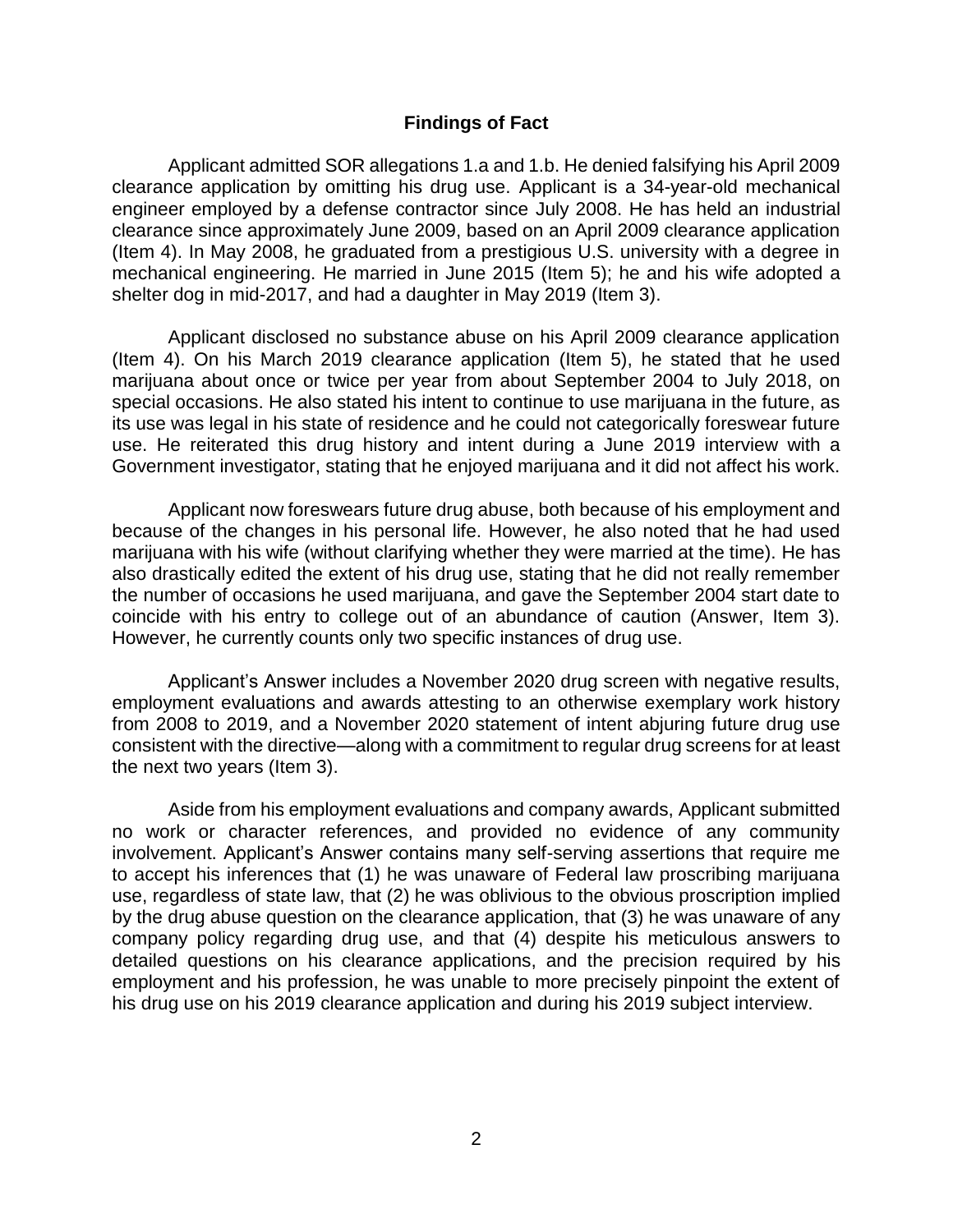#### **Policies**

 The AG list factors to evaluate a person's suitability for access to classified information. Administrative judges must assess disqualifying and mitigating conditions under each issue fairly raised by the facts and situation presented. Each decision must also show a fair, impartial, and commonsense consideration of the factors listed in AG § 2(d). The applicability of a disqualifying or mitigating condition is not, by itself, conclusive. However, specific guidelines should be followed when a case can be measured against them, as they are policy guidance governing the grant or denial of a clearance. Considering the SOR allegations and the evidence as a whole, the relevant adjudicative guidelines are Guideline H (Drug Involvement) and Guideline E (Personal Conduct).

 Security clearance decisions resolve whether it is clearly consistent with the national interest to grant or continue an applicant's security clearance. The Government must prove, by substantial evidence, controverted facts alleged in the SOR. If it does, the burden shifts to applicant to refute, extenuate, or mitigate the Government's case. Because no one has a right to a security clearance, the applicant bears a heavy burden of persuasion.

 Persons with access to classified information enter into a fiduciary relationship with the Government based on trust and confidence. Therefore, the Government has a compelling interest in ensuring each applicant possesses the required judgment, reliability, and trustworthiness of those who must protect national interests as their own. The "clearly consistent with the national interest" standard compels deciding any reasonable doubt about an Applicant's suitability for access in favor of the Government.<sup>2</sup>

### **Analysis**

 The Government established a case for disqualification under Guideline H, by demonstrating Applicant's illegal drug abuse between at least June 2009, when his clearance was granted, and July 2018, and his previously-stated intent to continue his use. Applicant did not mitigate the security concerns.<sup>3</sup> Applicant used marijuana for as many as nine years, and did so while having access to classified information. His use was illegal under Federal law at all times. Applicant only stated an unequivocal intent to cease his marijuana use, despite his knowledge of its illegality under Federal law, and its inconsistency with access to classified information, after he received the SOR.

 Drug involvement mitigating conditions give little support to Applicant. His illegal drug abuse was recent, regular, and apparently frequent, and the facts do not support circumstances unlikely to recur. 4 The record contains no evidence to document a

 $\overline{a}$ 

<sup>2</sup>*See*, *Department of the Navy v. Egan*, 484 U.S. 518 (1988).

 3§25(a) any substance misuse; (c) illegal possession of a controlled substance. . .; (x) illegal use while having access to classified information.

 4§26(a) the behavior happened so long ago, was so infrequent, **or** happened under such circumstances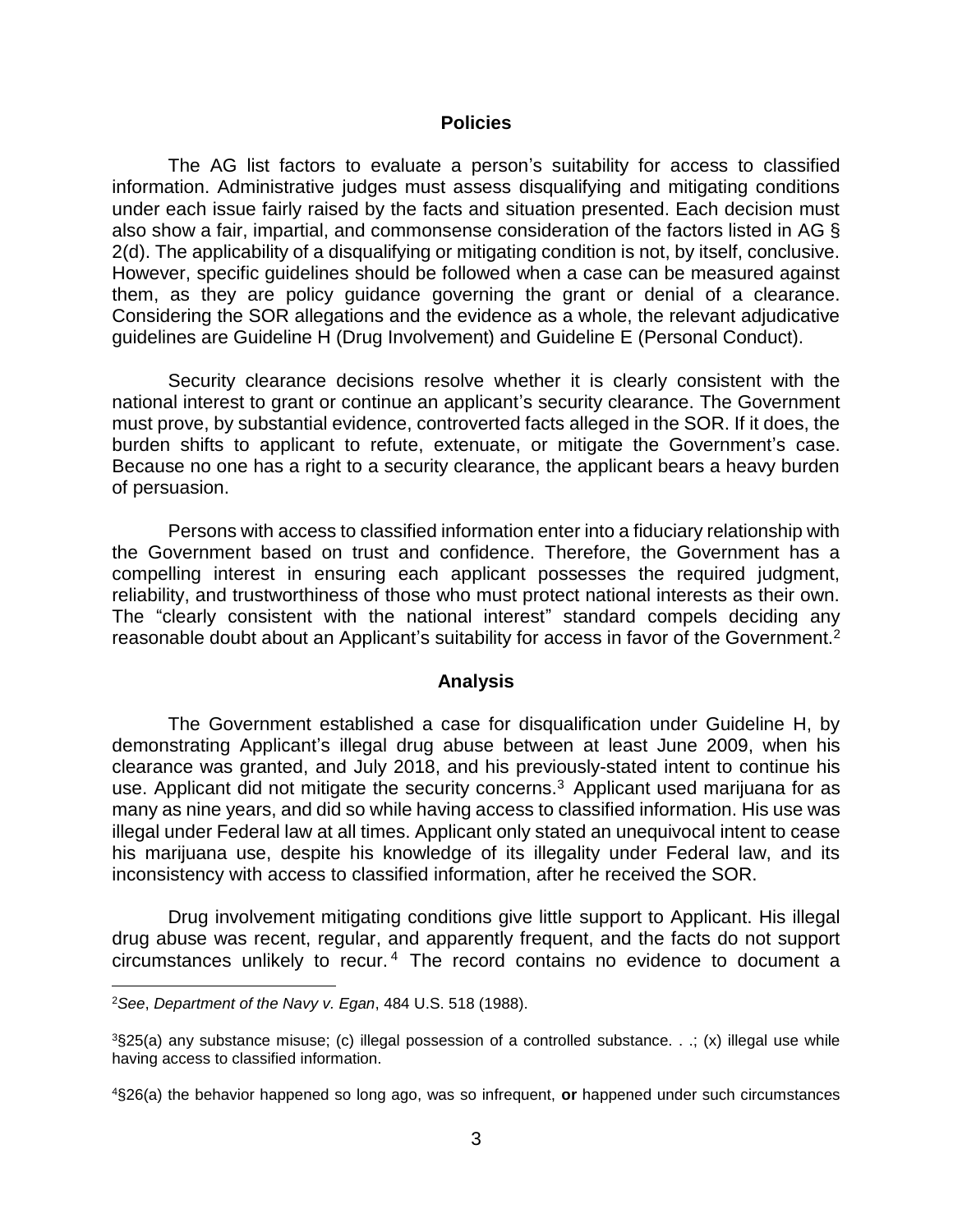pattern of abstinence, and no evidence of disassociation any marijuana-using associates. Finally, his disavowal of future use, and his statement of future intent within the guidelines, occurred under circumstances entitled to little weight.<sup>5</sup> Under the circumstances, I cannot conclude Applicant is unlikely to abuse illegal drugs in the future. Accordingly, I resolve Guideline H against Applicant.

 The Government failed to establish a case for disqualification under Guideline E. Applicant's conflicting statements about the date of his first marijuana use are sufficiently confusing, and insufficiently tested on the current record, to conclude that he deliberately falsified his drug use on his April 2009 clearance application.<sup>6</sup> Accordingly, I resolve Guideline E for Applicant.

## **Formal Findings**

| Paragraph 1. Guideline H: | <b>Against Applicant</b> |
|---------------------------|--------------------------|
| Subparagraphs a-b:        | <b>Against Applicant</b> |
| Paragraph 2. Guideline E: | For Applicant            |
| Subparagraph a:           | For Applicant            |

 $\overline{a}$  that it is unlikely to recur **or** does not cast doubt on the individual's current reliability, trustworthiness, or good judgment [Emphasis supplied];

 5§26(b) the individual acknowledges his or her drug involvement and substance misuse, provides evidence of actions taken to overcome this problem, and has established a pattern of abstinence, including, but not limited to: (1) disassociation from drug-using associates and contacts; (2) changing or avoiding the environment where drugs were used; and (3) a signed statement of intent to abstain from all drug involvement and substance misuse, acknowledging that any future involvement or misuse is grounds for revocation of national security eligibility;

 6§16(a) deliberate omission, concealment, or falsification of relevant and material facts from any personnel security questionnaire, personal history statement, or similar form used to conduct investigations, [or] determine security clearance eligibility or trustworthiness. . .;